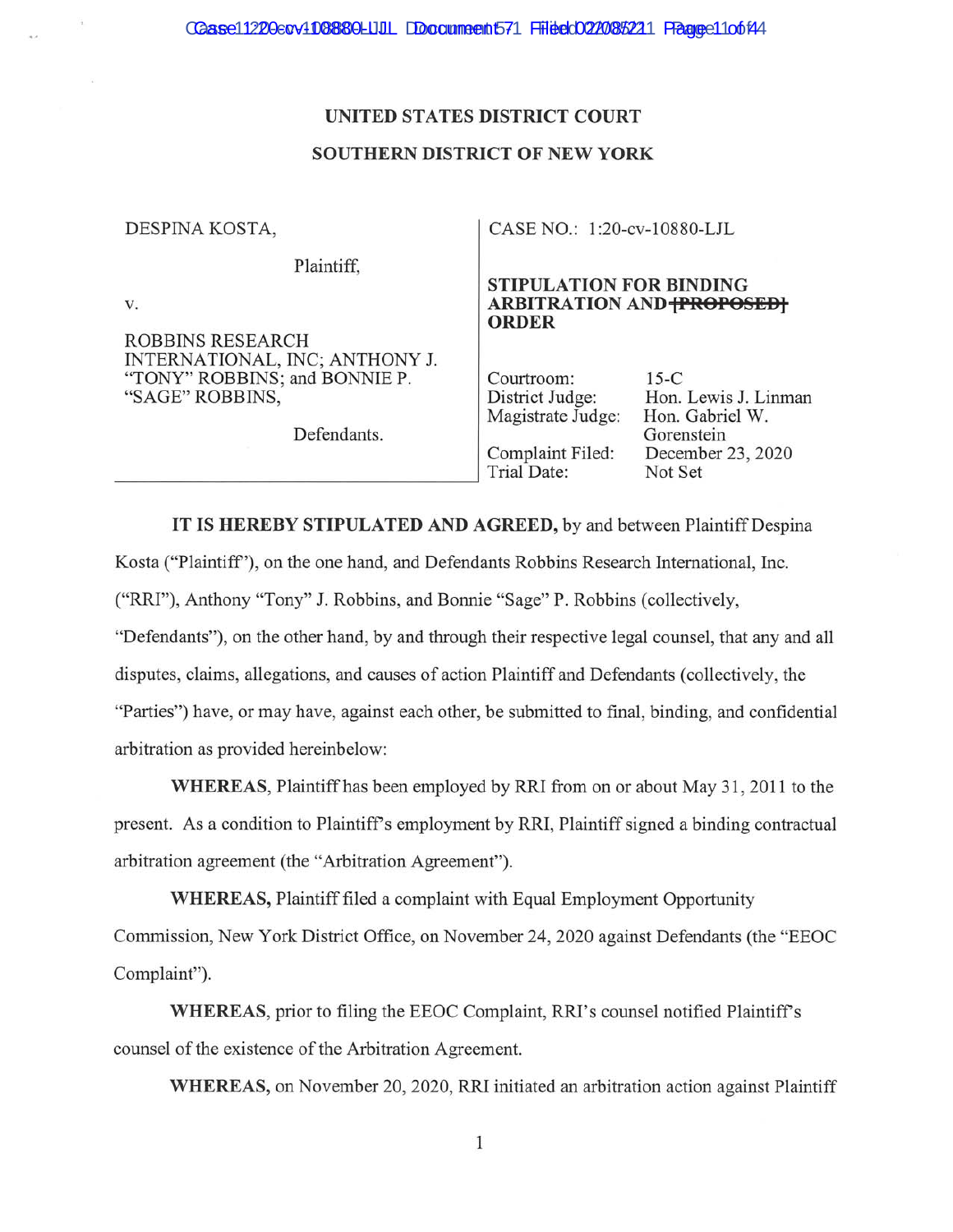## Case 1220-cv + 108880-LJJL DDocument 571 Filed 02/085221 Fagge 2206144

pursuant to the Arbitration Agreement (the "Pending Arbitration").

**WHEREAS,** on December 23, 2020, Plaintiff filed a lawsuit against Defendants in United States District Court, Southern District of New York, case number 1:20-cv-10889-LJL (the "New York Action"). Plaintiff alleges claims in the New York Action for: (1) Discrimination under the Americans with Disabilities Act of 1990; (2) Discrimination under the New York State Human Rights Law; (3) Discrimination under the New York City Administrative Code; and (4) Intentional Infliction of Emotional Distress.

**WHEREAS**, Defendants contend that the Arbitration Agreement governs Plaintiff's claims alleged in the EEOC Complaint and the New York Action and that all disputes, claims, and allegations the Parties have, or may have, against each other are required to be litigated in the Pending Arbitration.

Based on the foregoing, **IT IS HEREBY STIPULATED AND AGREED**, by and between the Parties, through their respective counsel of record, as follows:

1. The Parties agree to submit any and all claims, disputes, allegations, and causes of action they have, or may have, against each other, including but not limited to those alleged in the EEOC Complaint, New York Action, and Pending Arbitration, to confidential and binding arbitration through an arbitration service provider mutually agreed upon by the Parties;

2. The arbitration shall be governed by the Federal Arbitration Act ("FAA");

3. The Pending Arbitration shall be venued in New York, New York;

4. The arbitration proceedings shall be held in New York, New York;

5. The Parties will each bear their own costs and attorneys' fees, except that RRI will pay for all arbitration expenses that are unique to arbitration, including the arbitrator's fees; and

6. The Court shall stay the New York Action in its entirety pending the completion of arbitration, but maintain jurisdiction to (a) enforce the terms of this stipulation; (b) confirm the arbitration award rendered in the arbitration proceedings [the Pending Arbitration]; (c) adjudicate any appeal of the arbitrator[s]'s order(s); and (d) make any other orders it deems necessary and

2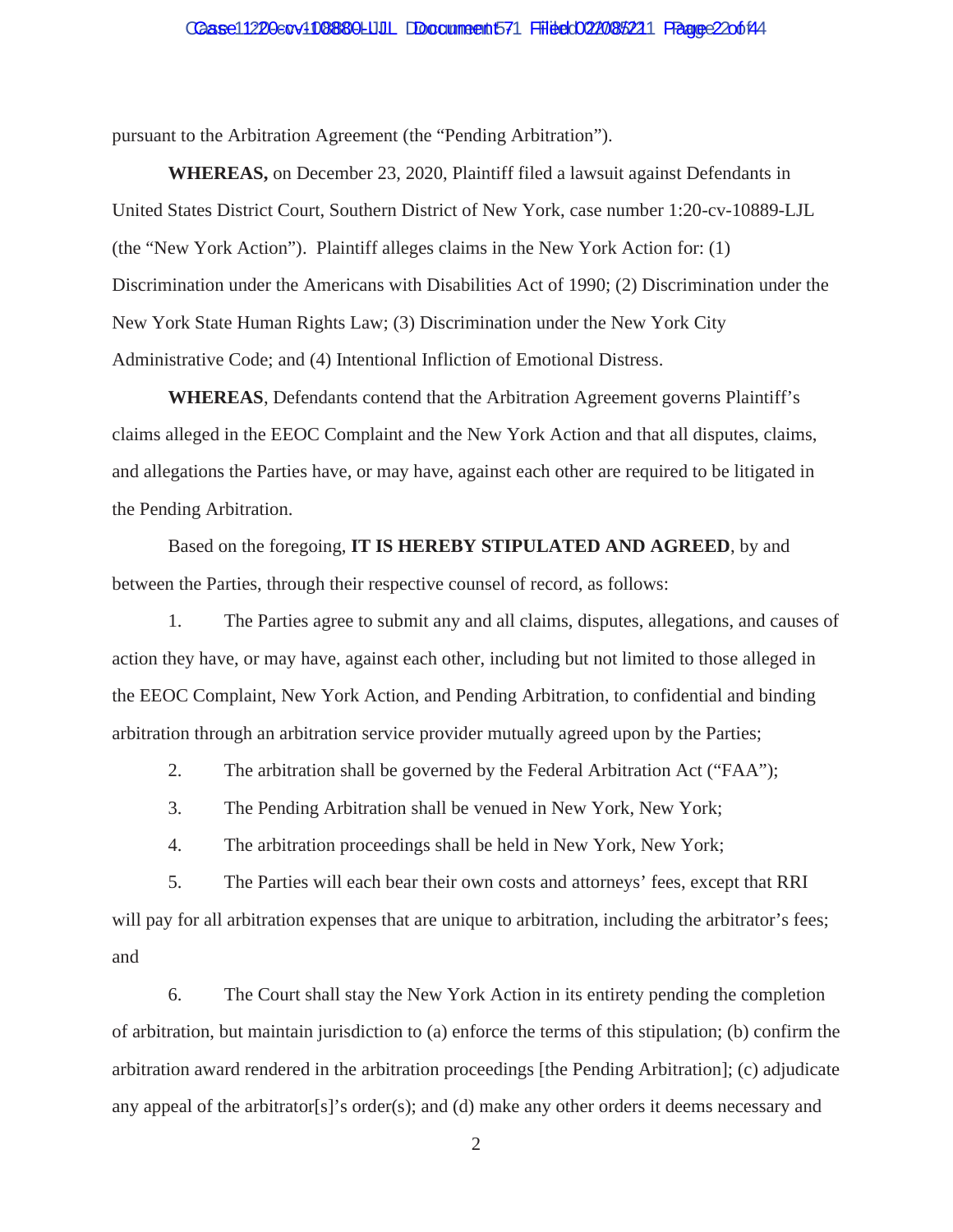proper.

# IT IS SO STIPULATED.

Respectfully submitted,

Dated: 1/2

WHITE HILFERTY & ALBA By: opher Albanese, Esq. Attorneys for Plaintiff **DESPINA KOSTA** 

Dated:  $\sqrt{25/21}$ 

para  $By:$ 

Attorneys for Defendant<br>ROBBINS RESEARCH INTERNATIONAL

Dated:  $1/25/21$ 

 $By:$ 

Attorneys for Defendant<br>Anthony "Tony" J. Robbins

Dated:  $\sqrt{25/21}$ 

By:

Atterneys for Defendant<br>Bonnie "Sage" P. Robbins